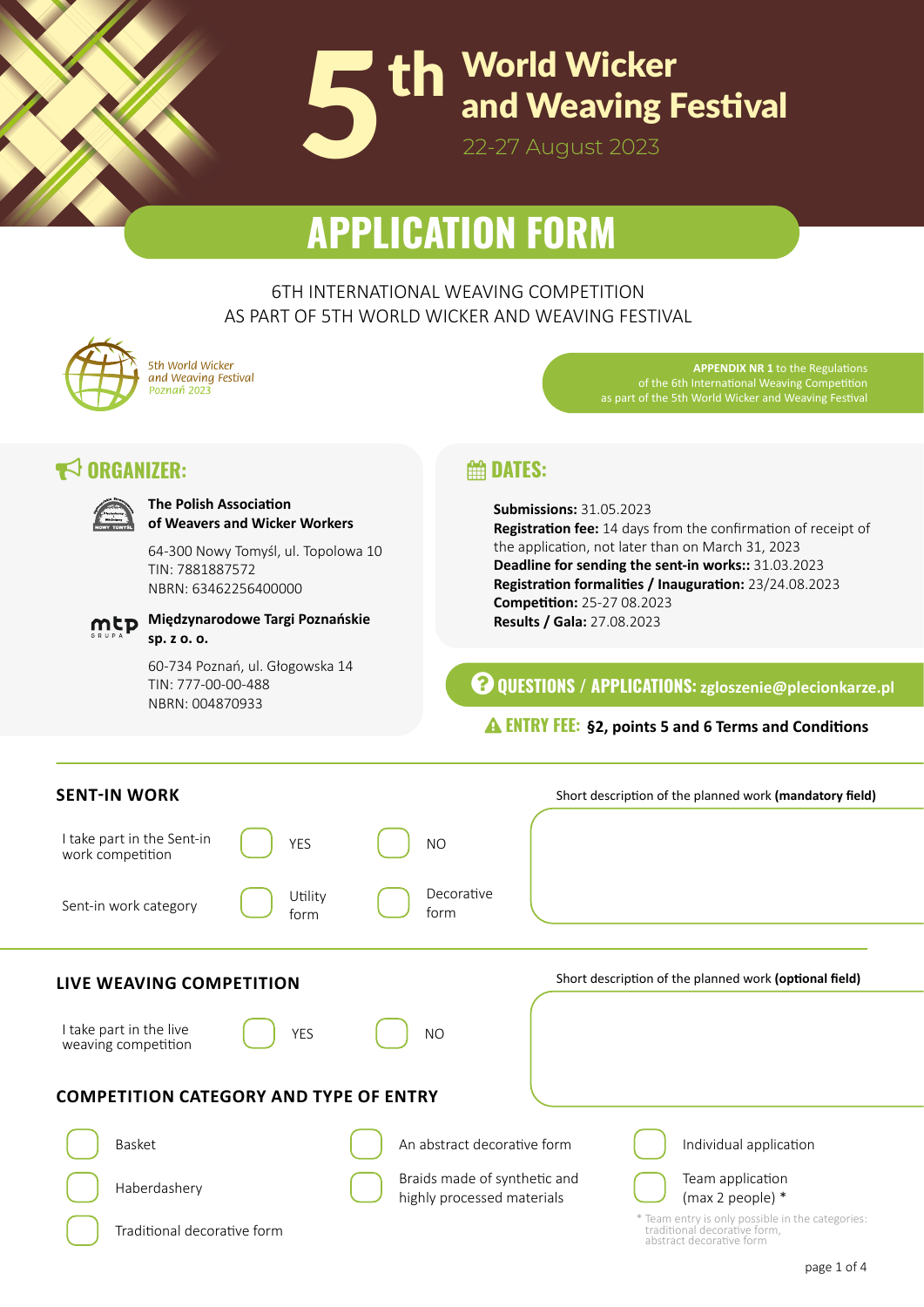| PERSONAL DATA OF MEMBER OF THE TEAM - A Participant 1 (individual entrant or team captain) |                                                                                                                                                                                                                               |  |  |  |
|--------------------------------------------------------------------------------------------|-------------------------------------------------------------------------------------------------------------------------------------------------------------------------------------------------------------------------------|--|--|--|
| First name:                                                                                | Last name:                                                                                                                                                                                                                    |  |  |  |
|                                                                                            |                                                                                                                                                                                                                               |  |  |  |
| Country / Region:                                                                          | Location:                                                                                                                                                                                                                     |  |  |  |
|                                                                                            |                                                                                                                                                                                                                               |  |  |  |
| <b>DATE OF BIRTH* - A</b> Participant 1 (individual entrant or team captain)               |                                                                                                                                                                                                                               |  |  |  |
|                                                                                            | * For the purpose of awarding prizes to the oldest and youngest entrants.<br>Providing the date of birth is voluntary, however, failure to fill in this<br>field results in automatic exclusion from applying for this award. |  |  |  |
| <b>AUTHORITY DATA - A</b> Participant 1 (individual entrant or team captain)               |                                                                                                                                                                                                                               |  |  |  |
| Residence address   Street:                                                                | House number / flat number:                                                                                                                                                                                                   |  |  |  |
|                                                                                            |                                                                                                                                                                                                                               |  |  |  |
| Postcode:                                                                                  | City:                                                                                                                                                                                                                         |  |  |  |
|                                                                                            |                                                                                                                                                                                                                               |  |  |  |
| Father's name:                                                                             | Mother's name:                                                                                                                                                                                                                |  |  |  |
|                                                                                            |                                                                                                                                                                                                                               |  |  |  |
| PESEL (Polish Resident Identification Number):                                             | Date and place of birth:                                                                                                                                                                                                      |  |  |  |
|                                                                                            |                                                                                                                                                                                                                               |  |  |  |

No and series of ID card:

Tax Identification Number

Bank account number:

Identity card issued by:

Tax office address:

\* Authority data: for the purpose of settling the tax on prizes when winning the Competition (applies to Grand Prix and places I- III). Providing the authority data<br>when registering is voluntary. The participant is obliged

| <b>CONTACT DETAILS - A</b> Participant 1 (individual entrant or team captain) |  |  |
|-------------------------------------------------------------------------------|--|--|
|-------------------------------------------------------------------------------|--|--|

| Phone:                            | E-mail:                                                                                                                          |  |
|-----------------------------------|----------------------------------------------------------------------------------------------------------------------------------|--|
|                                   | E-mail - mandatory field                                                                                                         |  |
| WWW/Portfolio*:                   |                                                                                                                                  |  |
| (WWW / Portfolio - optional field | *If you do not have a website, please add your portfolio as an attachment to the<br>application form (pdf file, jpg photos etc.) |  |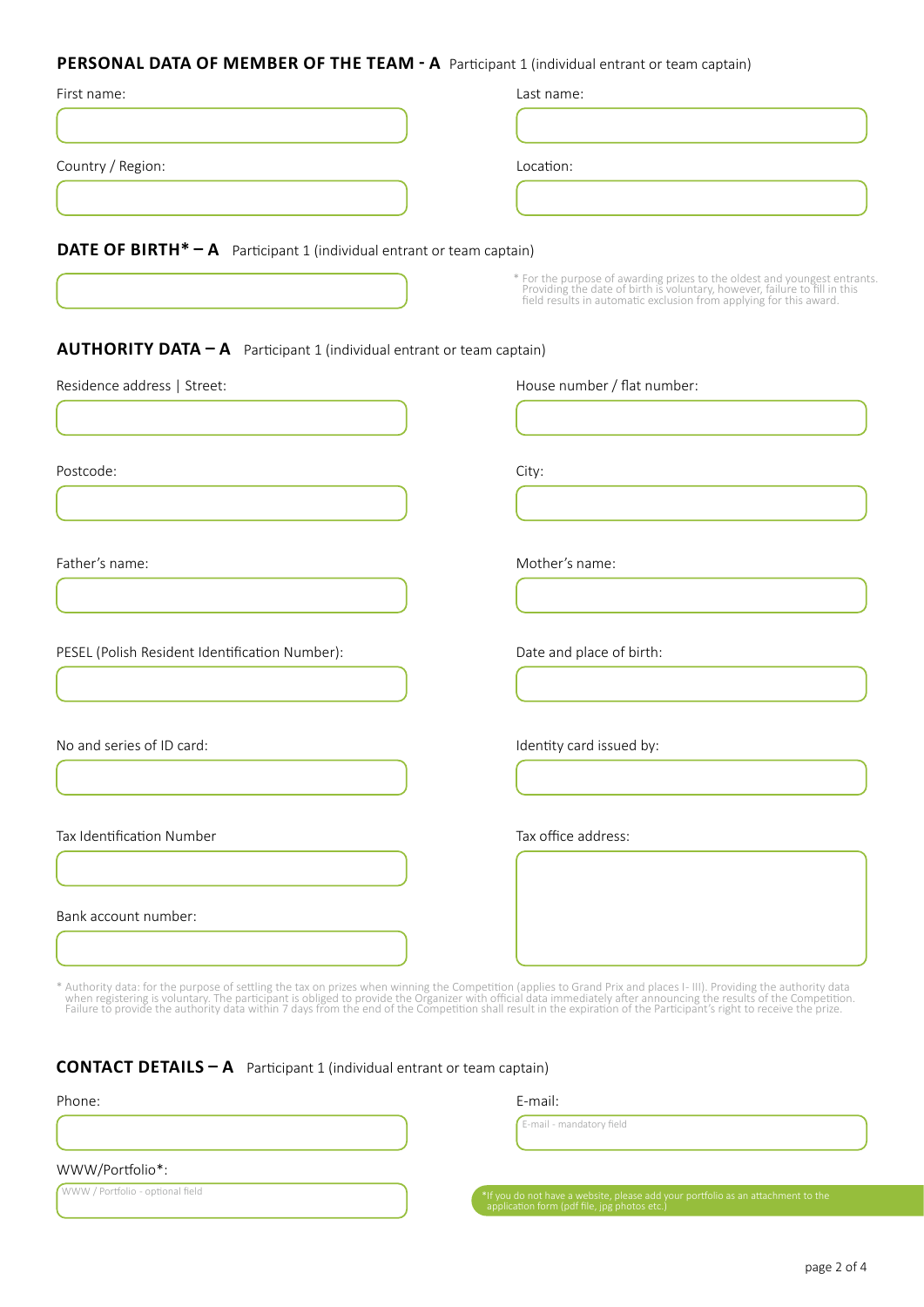#### **PERSONAL DATA - B** Participant 2 (team member)

|  | First name: |
|--|-------------|
|--|-------------|

Country / Region:

**DATE OF BIRTH\* – B** Participant 2 (team member)

#### **CONTACT DETAILS – B** Participant 2 (team member)

Phone:

WWW/Portfolio\*:

WWW / Portfolio - optional field **abulation is a medicated a website, please add your portfolio as an attachment to the application form (pdf file, jpg photos etc.)** 

#### **WEAVING MATERIALS**

I order materials\*



I'll bring my own materials

÷.

\* To order materials, enter the number of kilograms in the appropriate field.<br>There is a limit of 10 kg per application. During the Competition, the ordered<br>material will be issued by name- in accordance with the applicati material ordered, but not used during the Competition, is the property of the Organizer.

à.

| <b>WICKER</b>                  | <b>STEAMED</b> | WHITE<br><b>WICKER</b> | <b>BOILED</b><br><b>BARKED</b> |  |
|--------------------------------|----------------|------------------------|--------------------------------|--|
| 80 cm                          |                |                        |                                |  |
| 100 cm                         |                |                        |                                |  |
| 120 cm                         |                |                        |                                |  |
| 140 cm                         |                |                        |                                |  |
| 160 cm                         |                |                        |                                |  |
| 180 cm                         |                |                        |                                |  |
| 200 cm                         |                |                        |                                |  |
| I order the workshop           |                | <b>YES</b>             | <b>NO</b>                      |  |
| I order a table<br>and a chair |                | <b>YES</b>             | <b>NO</b>                      |  |
| <b>MARKET STALL</b>            |                |                        |                                |  |
| I order                        |                |                        | I don't order                  |  |



#### **ADDITIONAL INFORMATION**

Last name:

Location:

E-mail:

E-mail - mandatory field

| I come with an accompa-<br>nying person * | <b>YFS</b> | NO.                                 |
|-------------------------------------------|------------|-------------------------------------|
|                                           |            | Number of accom-<br>panying persons |

\* For the purpose of awarding prizes to the oldest and youngest entrants. Providing the date of birth is voluntary, however, failure to fill in this field results in automat- ic exclusion from applying for this award.

\* Tick if applicable. Enter the number of accompanying persons in the adja-<br>cent field. An accompanying person is a person who does not take part in<br>the Competition and is not an Exhibitor of the Fair. The exhibitors of th

Accompanying persons shall bear the costs of the hotel and meals.

#### **MEALS\***



I order vegetarian meals

\* The organizer provides 3 hot meals, i.e. on Friday, Saturday and Sunday, only for Competition Participants. Meals for accompanying persons - are the responsibility of the accompanying persons.

#### **ACCOMMODATION**

I order accommodation \*

| NΩ<br>YFS         |  |
|-------------------|--|
| Number of people  |  |
| for accommodation |  |

\* The Organizer provides 3 nights, ie from Thursday to Friday, from Friday to Saturday and from Saturday to Sunday, only for Competition Participants who live more than 50 km from Nowy Tomys!. As part of the accommodation, breakfast. The organizer reserves the right to freely allocate accommodation and rooms.